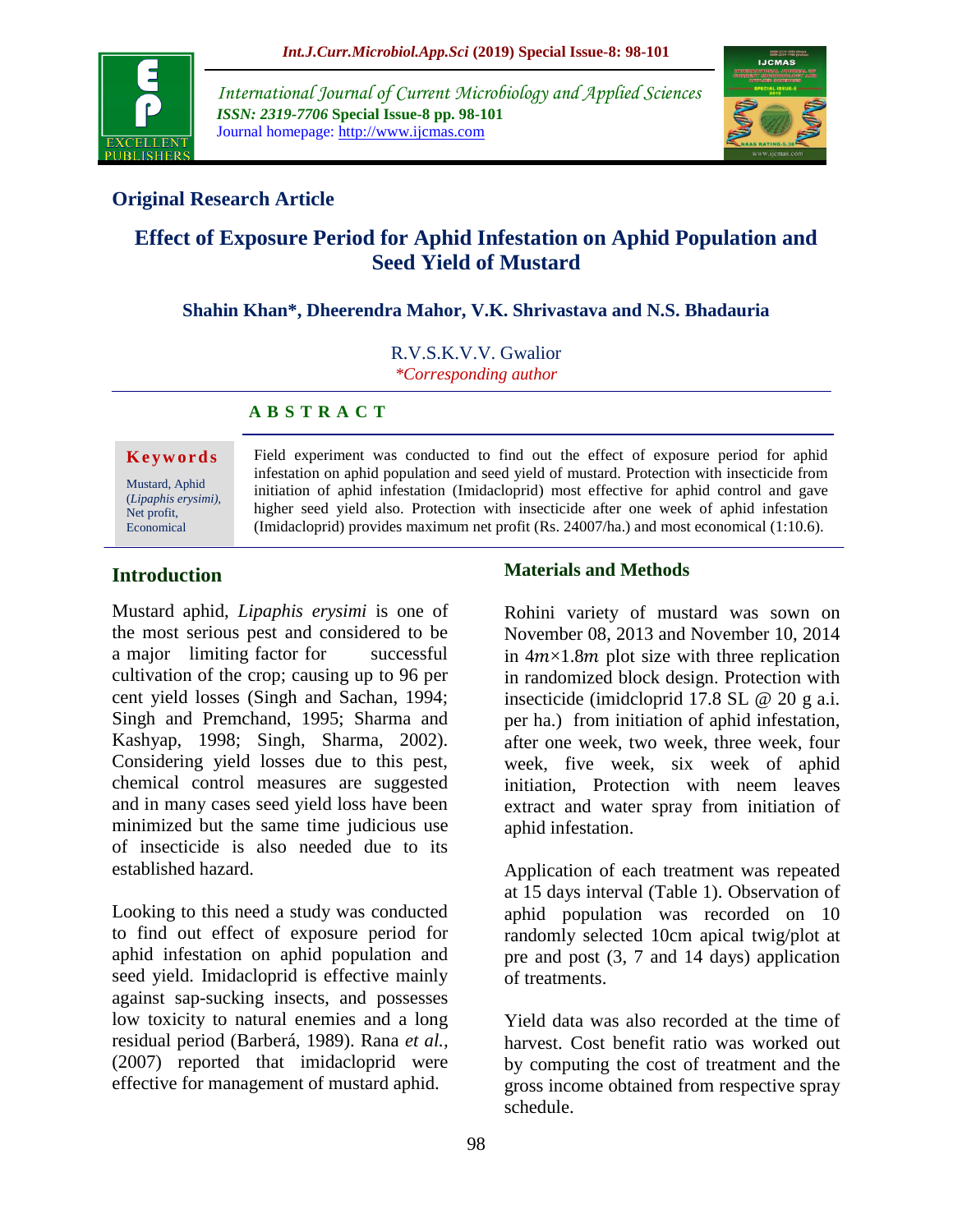| S.No.          | <b>Treatments</b>                                                              | <b>Symbols</b>   | <b>Mean aphid</b>  | <b>Seed</b> | <b>Increased</b> | Cost of    | <b>Cost of the</b> | <b>Net</b> | Cost    |
|----------------|--------------------------------------------------------------------------------|------------------|--------------------|-------------|------------------|------------|--------------------|------------|---------|
|                |                                                                                |                  | population/10Cm    | vield       | yield over       | increased  | treatments         | profit     | benefit |
|                |                                                                                |                  | apical twing under | (kg/ha)     | control          | yield over | (Rs/ha)            | (Rs/ha)    | ratio   |
|                |                                                                                |                  | different exposure |             | (kg/ha)          | control    |                    |            |         |
|                |                                                                                |                  | period             |             |                  | (Rs/ha)    |                    |            |         |
|                | Protection with insecticide<br>from initiation of aphid                        | $T_1$            | $9.17(0.96)*$      | 1270        | 980              | 26460      | 2830               | 23630      | 8.3     |
| $\overline{2}$ | Protection with insecticide<br>after one week of aphid                         | T <sub>2</sub>   | 13.60(1.13)        | 1263        | 973              | 26271      | 2264               | 24007      | 10.6    |
| $\overline{3}$ | Protection with insecticide<br>after two week of aphid                         | $T_3$            | 30.56(1.49)        | 980         | 690              | 18630      | 2264               | 16366      | 7.2     |
| $\overline{4}$ | Protection with insecticide<br>after three week of aphid                       | T <sub>4</sub>   | 52.94 (1.72)       | 540         | 250              | 6750       | 1698               | 5052       | 3.0     |
| 5 <sup>5</sup> | Protection with insecticide<br>after four week of aphid                        | $T_5$            | 72.35(1.86)        | 429         | 139              | 3753       | 1698               | 2055       | 1.2     |
| 6              | Protection with insecticide<br>after five week of aphid                        | $T_6$            | 101.04(2.00)       | 387         | 97               | 2619       | 1132               | 1487       | 1.3     |
| $\overline{7}$ | Protection with insecticide<br>after six week of aphid                         | $\overline{T_7}$ | 98.44 (1.99)       | 310         | 20               | 540        | 1132               | $-592$     | $-0.5$  |
| 8              | Protection with neem leaves<br>extract from initiation of<br>aphid infestation | $T_8$            | 26.25(1.42)        | 707         | 417              | 11259      | 3216               | 8043       | 2.5     |
| 9              | Protection with water spray<br>from initiation of aphid<br>infestation         | T <sub>9</sub>   | 51.67(1.71)        | 512         | 222              | 5994       | 2680               | 3314       | 1.2     |
| 10             | Untreated control                                                              | $T_{10}$         | 113.67(2.06)       | 290         |                  |            |                    |            |         |
|                | $S.E.(m) \pm$                                                                  |                  | (0.016)            | 51          |                  |            |                    |            |         |
|                | C.D. at $5\%$                                                                  |                  | (0.048)            | 154         |                  |            |                    |            |         |

# **Table.1** Economics of different treatments for the control of insect pests of mustard crop

Mustard cost Rs. 27 per kg

Labour cost for spraying  $(2$  Lobours per ha @ Rs. 263/-) = Rs. 536/-

imidacloprid cost Rs. 150 per 100 gm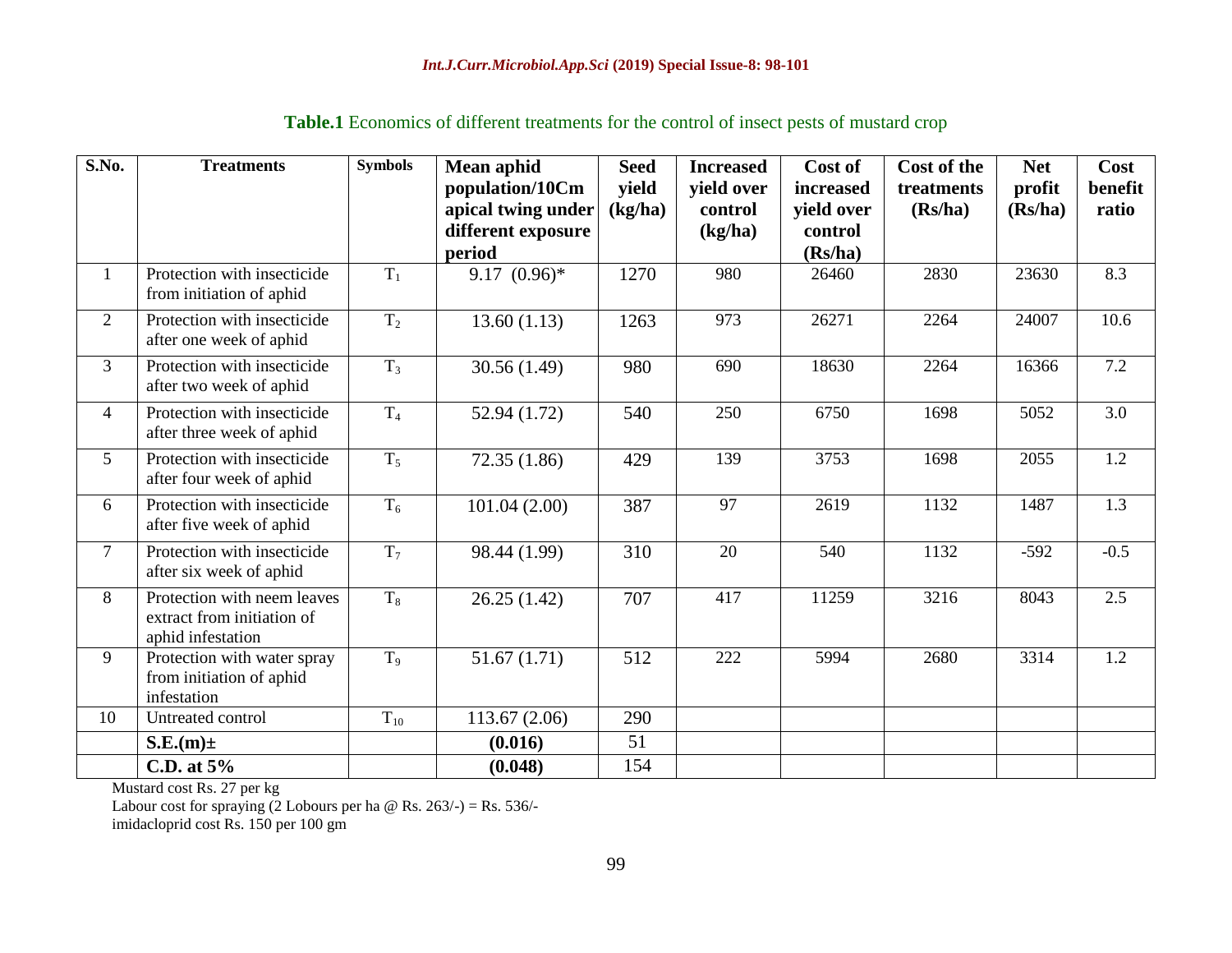#### **Results and Discussions**

On the basis of average of aphid population recorded at different days after application in two years experimentation observed that the minimum aphid population (9.17 aphids/twing) in the plots protected with insecticide from initiation of aphid infestation was significantly less than all the treated and untreated plots except plots protected from one week, two week after initiation and protected with neem leaves extract from initiation of aphid infestation. Aphid population (51.67 aphids/twing) in the plots treated with water spray from initiation of aphid infestation and protected with insecticide three week after initiation of aphid infestation were at par with the population in untreated plots this indicate that insecticidal treatments must be started at two week after initiation of aphid infestation.

Maximum grain yield (1270 kg/ha.) was recorded in  $T_1$  (Protection with insecticide from initiation of aphid infestation) which found significantly higher than all the treatments except  $T_2$  (Protection with insecticide after one week of aphid infestation). Minimum grain yield (290 kg / ha.) was recorded in  $T_{10}$  (untreated plot) which found significantly less than rest of the all other treatment except  $T_7$ ,  $T_6$ , and  $T_5$ (Protection with insecticide after six week, five week and four week of aphid infestation) this indicate that crop may be protected with insecticide after one week of aphid infestation.

Maximum net profit (Rs. 24007/ha.) was recorded in  $T_2$  (Protection with insecticide after one week of aphid infestation) followed by  $T_1$  (Protection with insecticide from initiation of aphid infestation) and  $T_3$ (Protection with insecticide after two week of aphid infestation). However the basis of

cost benefit ratio  $T_2$  (Protection with insecticide after one week of aphid infestation) was most economical followed by  $T_1$  (Protection with insecticide from initiation of aphid infestation),  $T_3$ (Protection with insecticide after two week of aphid infestation) and  $T_4$  (Protection with insecticide after three week of aphid infestation). Sharma *et al.,* (2000) have also reported higher net profit was obtained when sprayed the crop at ETL followed by one week exposure.

# **References**

- Barberá, C. (1989). Pesticidas agrícolas. 4th Ed. 603 p. Omega, Barcelona, España.
- Rana, Z.A., Shahzad, M.A., Malik, N.A. and Saleem, A. (2007). Efficacy of different insecticides and dc-tron plus against mustard aphid Lipaphis erysimi (Kalt). J. Agric. Res., 45: 221- 224.
- Sharma, M.L. and Yadav, N.S. (2000). Effect of exposure periods on the aphid (*Lipaphis erysimi* Kalt.) incidence, seed yield and oil content in *Brassica juncea* var. Pusa Bold. National Seminar: Agriculture Science – Challenges and Opportunities, p.- 163.
- Sharma, P.K. and Kashyap, N.P. (1998). Estimation of losses in three different oil seed Brassica crops due to aphid complex in Himachal Pradesh (India). Journal of Entomological Research, 22: 22-25.
- Singh, C.P. and Sachan, G.C. (1994). Assessment of yield losses in yellow sarson due to mustard aphid, *Lipaphis erysimi* (Kaltenbach). Journal of Oilseed Research, 11: 179-84.
- Singh, P.K. and Premchand (1995). Yield loss due to mustard aphid, *Lipaphis erysimi* K. in Eastern Bihar Plateau.